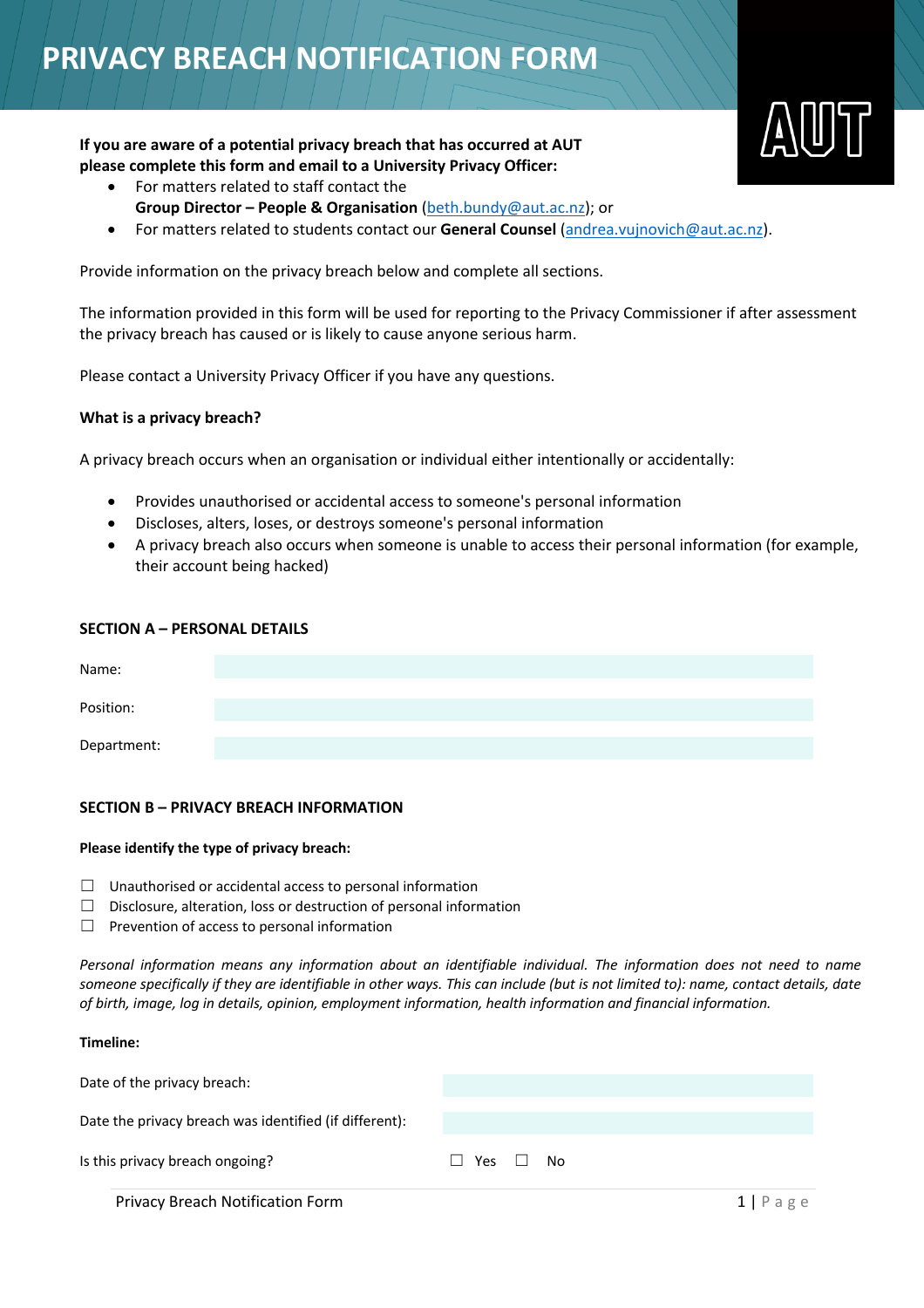## **Details:**

Describe what has happened in detail, including:

- How many people were affected by the privacy breach?
- How did the privacy breach occur?
- What caused the privacy breach?
- The type(s) of personal information involved
- Where the personal information has gone (if known)
- Whether the privacy breach is based on error or malicious intent (if known)

## **Please complete your statement here:**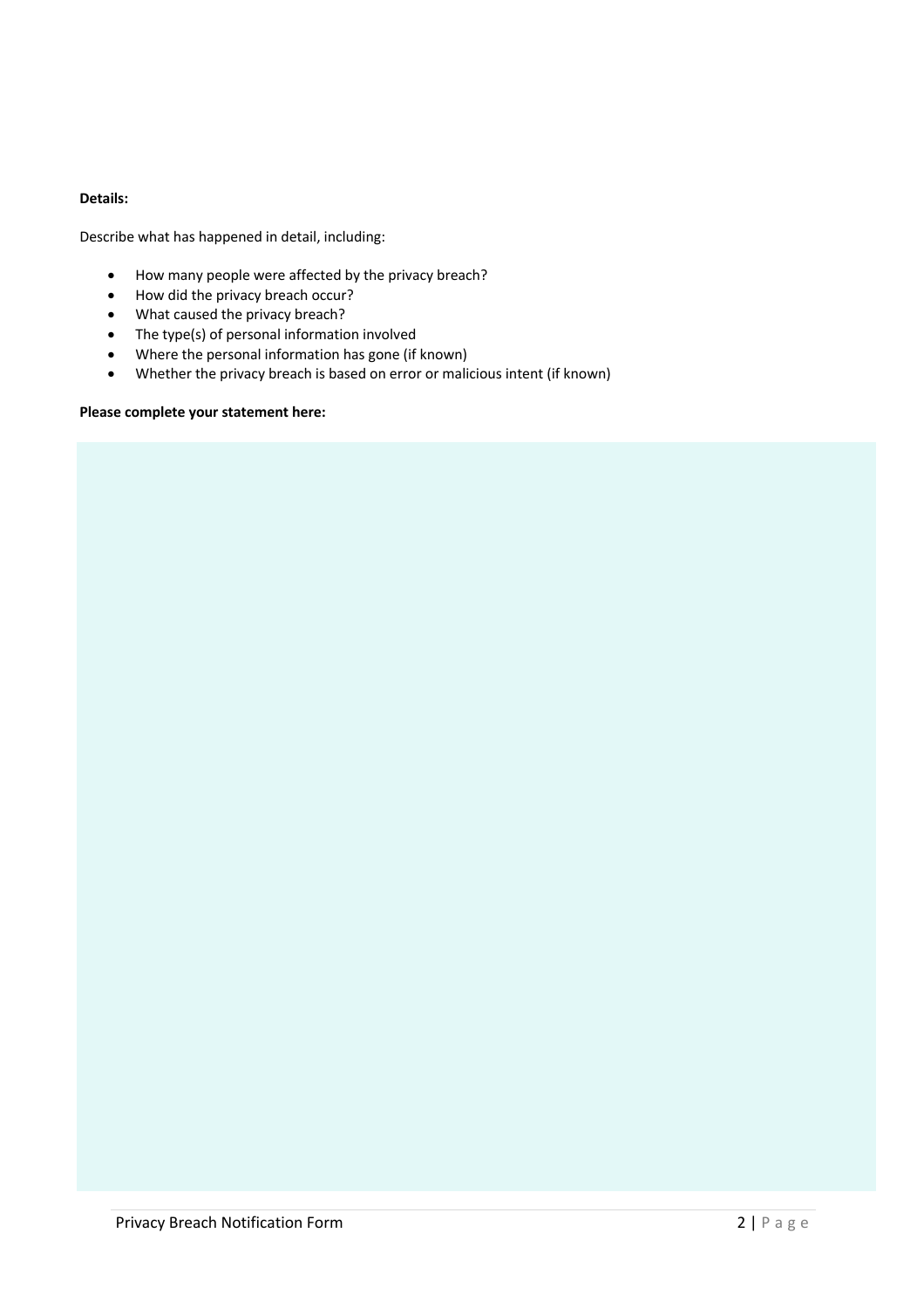# **SECTION C – RESPONSE/MITIGATION DETAILS**

Please provide information on actions taken to respond or mitigate the privacy breach, including:

- Whether the affected individual(s) have been notified of the privacy breach
- How were the affected individual(s) notified of the privacy breach?
- When were the affected individual(s) notified of the privacy breach?
- The response of affected individual(s) to the privacy breach (if known)
- If the affected individual(s) have not been notified, the reasons why not? (If known)
- Any planned actions to address or reduce the risk of harm following the privacy breach (if known)

### **Please complete your statement here:**

### **Other information:**

Please provide any other information which may be relevant, including:

- If any other organisations were affected by the privacy breach
- Any authorities that the privacy breach has been reported to
- Any information related to security of the personal information (if known)

#### **Please complete your statement here:**